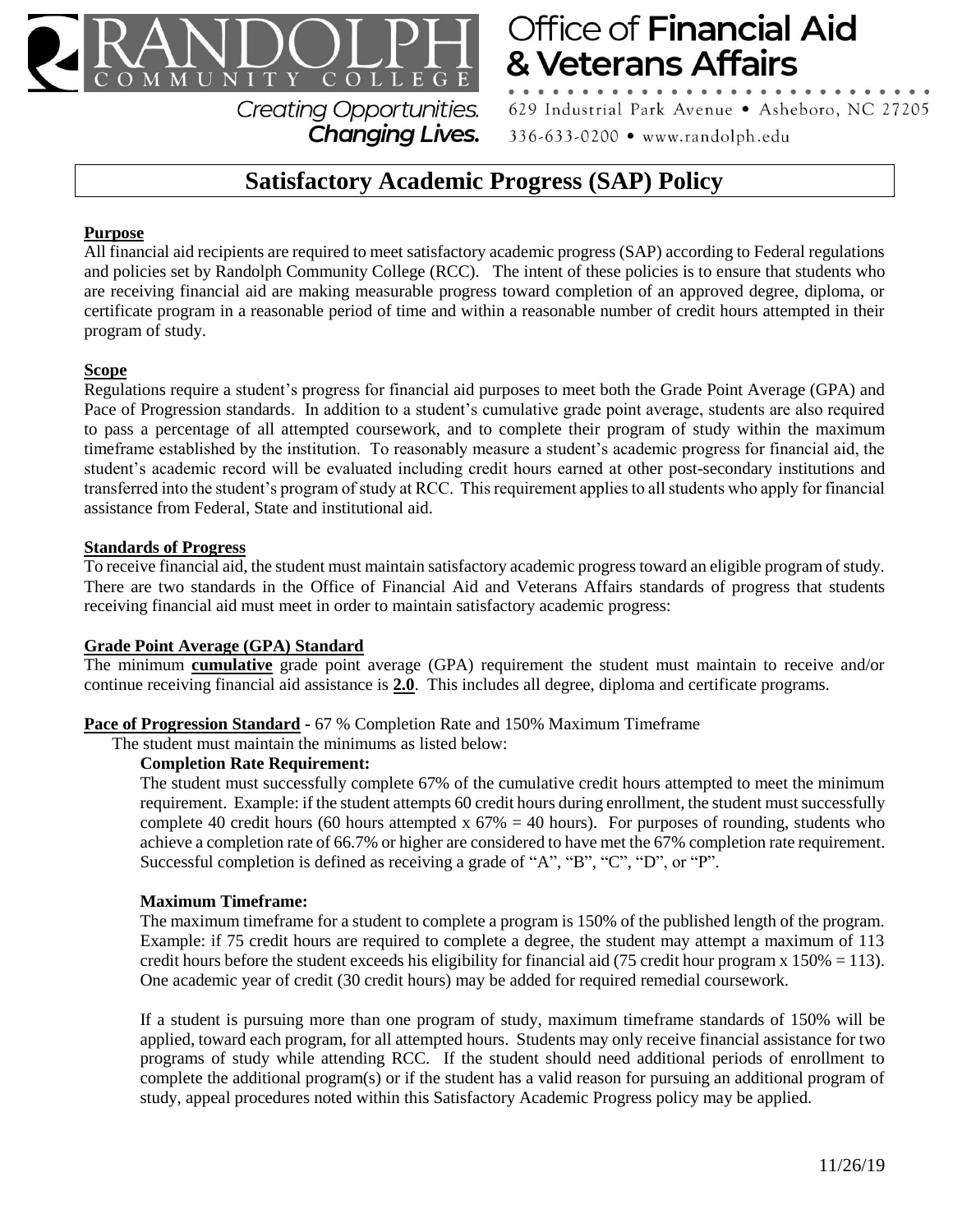## **Treatment of Selected Grades:**

**Withdrawals:** Credit hours in which a student receives a grade of "W", "WF", "FW", or "AW" are included in the number of attempted hours, but do not count toward successfully completed hours. A grade of "WF" or "FW" also affects a student's GPA. This is considered an unofficial withdrawal. Students who withdraw may have difficulty meeting the satisfactory academic progress requirements.

**Incompletes and Failing Grades:** Credit hours in which a student receives a grade of "I" or "F" are included in the number of attempted hours, but do not count toward successfully completed hours. In addition, grades of "F" negatively affect GPA. Students with "incompletes" may have difficulty meeting the satisfactory academic progress requirements at the time of evaluation, but may request reevaluation upon completion.

**Transfer Credit:** Students transferring from another college will be considered making satisfactory progress at the time of enrollment at Randolph Community College. In addition to being factored into the completion rate requirement as attempted and completed credits, a student's maximum time to receive financial aid will also be reduced by the equivalent transfer of credit hours towards his/her degree.

**Audit and No Show:** Grades for audit "Y" or no show "NS" are not considered attempted coursework. Neither of these are included in the grade point average or completion rate determinations. A student cannot receive financial aid for courses that he or she audits or is considered a no show (Y or NS).

**Proficiency (Credit by Exam):** While a credit by exam "X" is not included in the enrollment hours for purposes of awarding financial aid, the credits will be counted in each component of the student's academic progress.

**Repeat Courses:** For financial aid purposes, all hours attempted will continue to be counted in each component of the student's academic progress.

**Developmental Courses:** Courses numbered less than 100 (i.e. DMA 020, DRE 097, ENG 085, MAT 060, RED 090, etc.) are included in GPA calculations, as well as when calculating the 67 % Completion Rate. One academic year of credit (30 credit hours) may be added for required developmental coursework when calculating the 150% Maximum Timeframe.

## **Summer Session**:

Credit hours attempted during a summer session will be included in the calculation of satisfactory academic progress, just as any other enrollment period.

## **Complete academic record:**

In order to measure a student's satisfactory progress toward degree, diploma, or certificate requirements, the student's total academic record at RCC must be evaluated whether or not the student received financial aid for the entire time of enrollment. This includes, but is not limited to, courses taken through dual enrollment and the Randolph Early College High School. When students complete course work for more than one program, college and financial aid academic progress standards must be met for all programs to receive financial aid.

## **Returning Students:**

Returning students are evaluated on a continuing basis from the first enrollment at RCC unless an extenuating circumstance is considered. Returning students who are previously enrolled under an academic progress policy other than the current academic progress policy will be required to meet the standards of the current policy upon returning.

## **Changes of Major or Program of Study:**

Students receiving financial aid are permitted to change majors, but may have difficulty completing the program within the Maximum Timeframe of 150% if the programs are not similar in course requirements. If a student graduates from an associate degree, he/she can pursue a second degree, less applicable courses required for the second program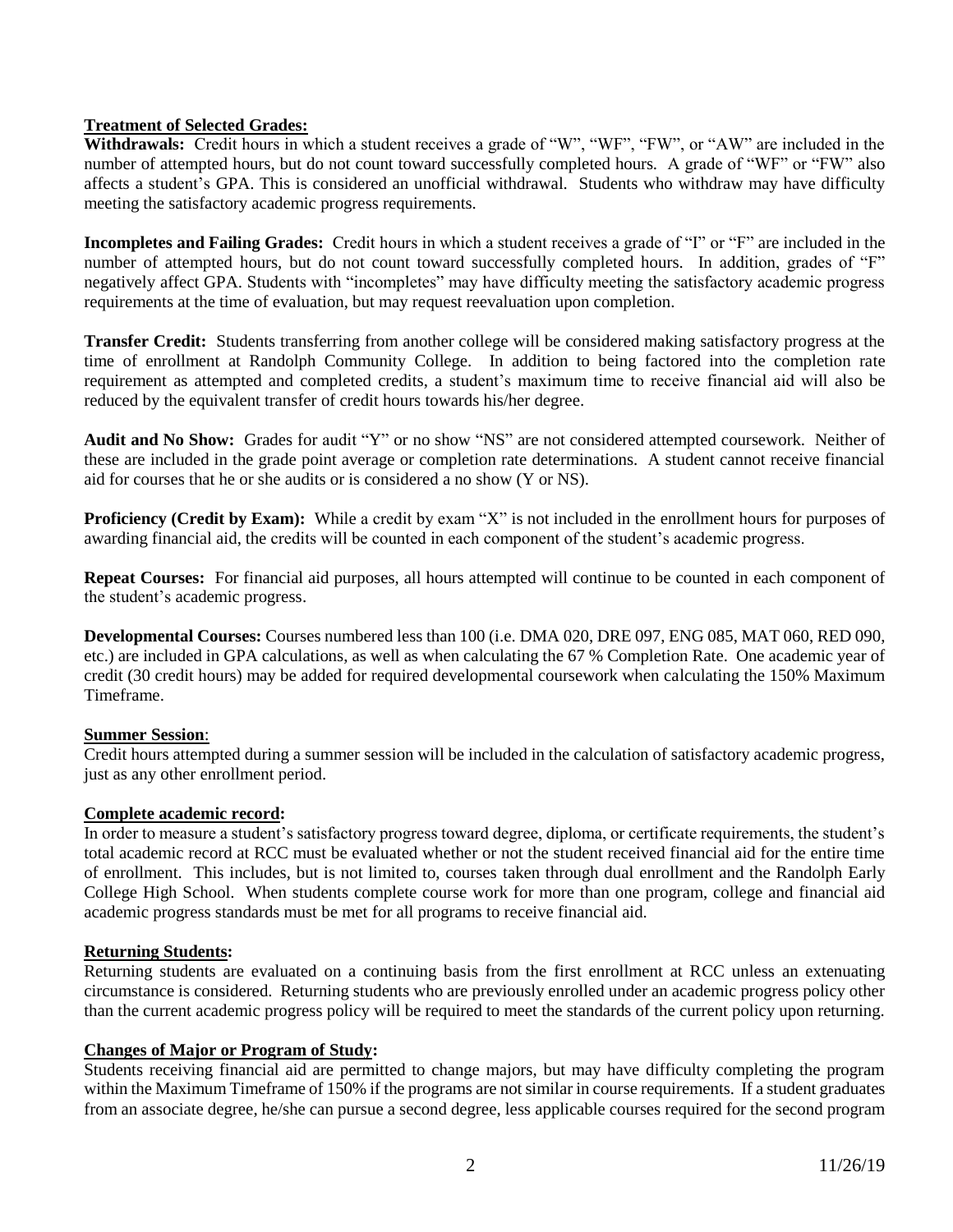of study. If the student reaches 150% of the program length, he/she can request an evaluation of the program to determine the number of credits available to complete the second program of study.

## **Academic Amnesty:**

Academic progress regulations do not provide for the concept of academic amnesty whereby students apply to have credits attempted or grades earned excluded from the institutions GPA calculation. All credits attempted and grades earned will be included in the students GPA and pace of progression standards.

## **Eligibility Status:**

**Satisfactory:** Satisfactory status is achieved when all criteria explained above are met.

**Warning:** Students (who are not currently on Warning status) who do not have the required cumulative GPA and/or have not successfully completed 67% of their cumulative attempted credit hours, will be placed on Warning status for the following semester. Satisfactory progress will be monitored at the end of the semester to determine if the student met the standards of progress and eligible to continue to receive financial aid.

**Suspension:** Students on financial aid Warning status who have not attained at least a cumulative 67% completion rate and/or earned the minimum required cumulative grade point average listed above will have their financial aid suspended at the conclusion of the Warning period.

**Probation:** If a status of Suspension is appealed and approved, a status of Probation is assigned. This status requires students to maintain both a term GPA greater than or equal to 3.00 and a term completion rate equal to 100%. In order to achieve a completion rate equal to 100%, a student must successfully complete each course enrolled for the term. If a student withdraws or fails a course during a term dropping the term completion rate below 100%, or does not maintain a term GPA greater than or equal to 3.00, the appeal is terminated and the student will return to a financial aid Suspension status.

**Warning Near Maximum Timeframe:** Students who have attempted approximately 100% of the maximum allowable credit hours for their program of study will receive a courtesy notification status of Warning Near Maximum Timeframe. Students receiving this status will continue to receive financial aid until they reach 150% of their program of study, at which time they will have their financial aid suspended and be assigned a status of Maximum Timeframe.

**Maximum Timeframe:** Students who have attempted the maximum allowable credit hours, 150%, of their program of study will have their financial aid suspended.

**Notification of Financial Aid Warning, Suspension, Probation, Warning Near Maximum Timeframe or Maximum Timeframe**:The Office of Financial Aid and Veterans Affairs will send correspondence to any student who is placed on financial aid Warning, Suspension, Probation, Warning Near Maximum Timeframe or Maximum Timeframe.

**Regaining Eligibility:** Students who attend RCC (without federal financial aid) may regain financial aid eligibility by meeting the GPA and pace of progression standards of this policy. A student may request reconsideration of eligibility for financial aid by submitting an appeal to the Office of Financial Aid and Veterans Affairs once all requirements are met.

Students who exceed the maximum timeframe to complete a program of study **must appeal and provide the documentation required on the Satisfactory Academic Progress Appeal Request form.** If the appeal is approved, the student may receive financial aid on probation for one or more semesters until the degree is completed.

**Appeal of Satisfactory Academic Progress Standards:** Students who have been suspended from receiving financial aid may appeal to the Office of Financial Aid and Veterans Affairs to waive the academic progress requirements only where there are extenuating circumstances. A student may submit written documentation to the Office of Financial Aid and Veterans Affairs by completing the Satisfactory Academic Progress Appeal Request form that explains the extenuating circumstances that have affected academic performance and what has changed that will allow him/her to